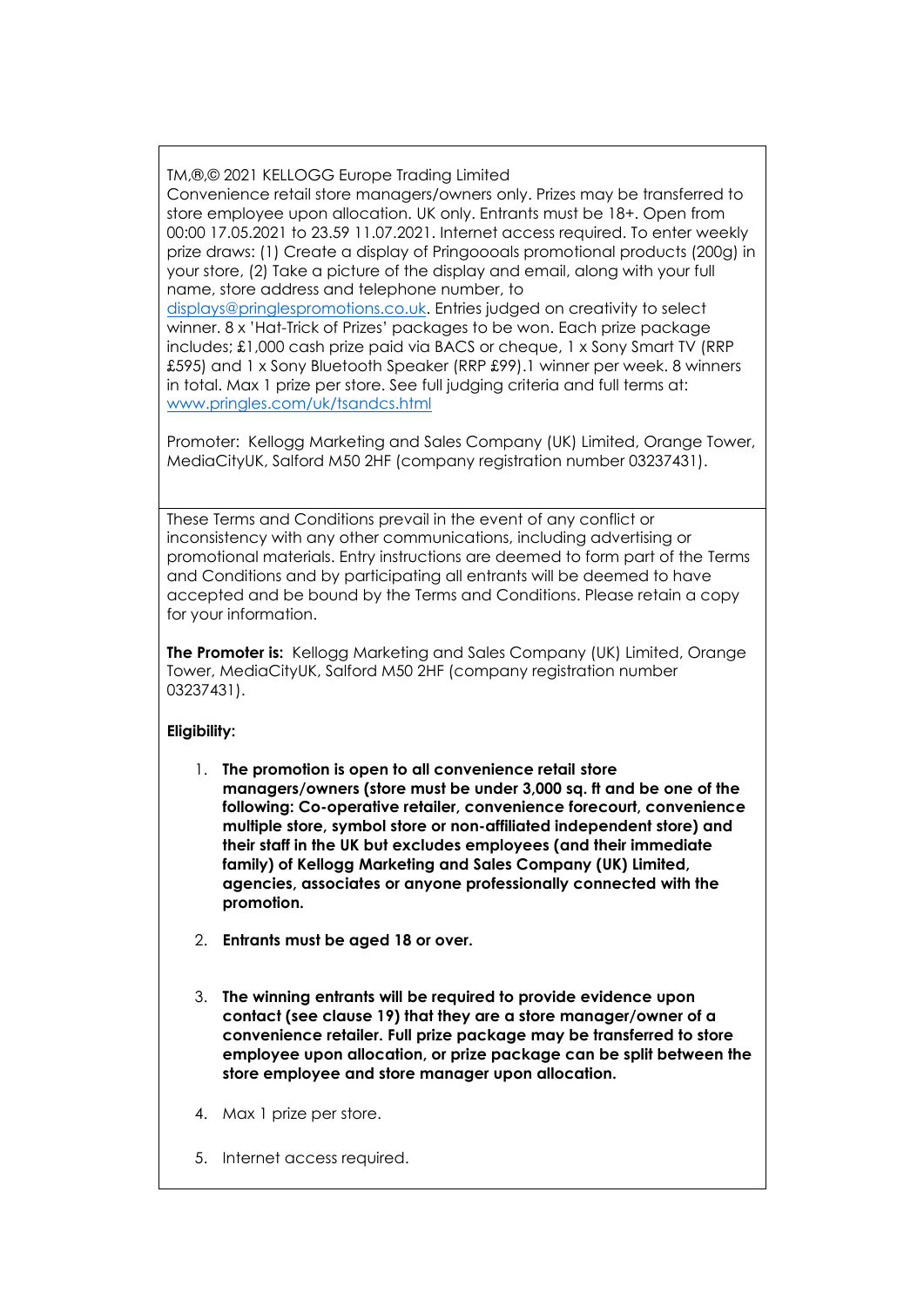#### **Promotional Period:**

6. The promotion is open from 00:00:00hrs on 17.05.2021 to 23:59.59hrs on 11.07.2021.

#### **How To Enter:**

- 7. Create a display of Pringooals promotional products (200g) in your store. Take a picture of the display and email, along with your full name, store telephone number and store name and address to [displays@pringlespromotions.co.uk.](mailto:displays@pringlespromotions.co.uk)
- 8. There are no restrictions to the amount of times one store and person can enter the promotion, subject to using a different display within each entry submitted. There must be significant changes between each display if submitting more than once. Entrant will be notified if their entry isn't valid by email at the end of each week within the Promotional Period. Each valid entry will be submitted into the judging process.
- 9. **Display photo must feature Pringoooals promotional products (200g) to be valid for entry. Participating products listed below:**
	- a. Pringles Original 200g
	- b. Pringles Soured Cream & Onion 200g
	- c. Pringles Salt & Vinegar 200g
	- d. Pringles BBQ 200g
	- e. Pringles Paprika 200g
	- f. Pringles Cheese & Onion 200g
	- g. Pringles Prawn Cocktail 200g
	- h. Pringles Bacon 200g
	- i. Pringles Pulled Pork Burger 200g
	- j. Pringles Doner Kebab 200g
	- k. Pringles Original 200g PMP
	- l. Pringles Soured Cream & Onion 200g PMP
	- m. Pringles Salt & Vinegar 200g PMP
	- n. Pringles BBQ 200g PMP
	- o. Pringles Prawn Cocktail 200g PMP
- 10. **Entries that are incomplete, corrupted, delayed, wrongly delivered, or not received for whatever reason will not be accepted.** Proof of sending will not be accepted as proof of delivery.
- 11. **No third party or bulk entries. If it becomes apparent that a participant is using any means to circumvent this condition such as, and without limitation, using multiple identities, acting fraudulently or dishonestly in the opinion of the Promoter or otherwise acting in violation of these terms, these participants will be disqualified, and any prize entitlement will be void.**

**Prize Details:**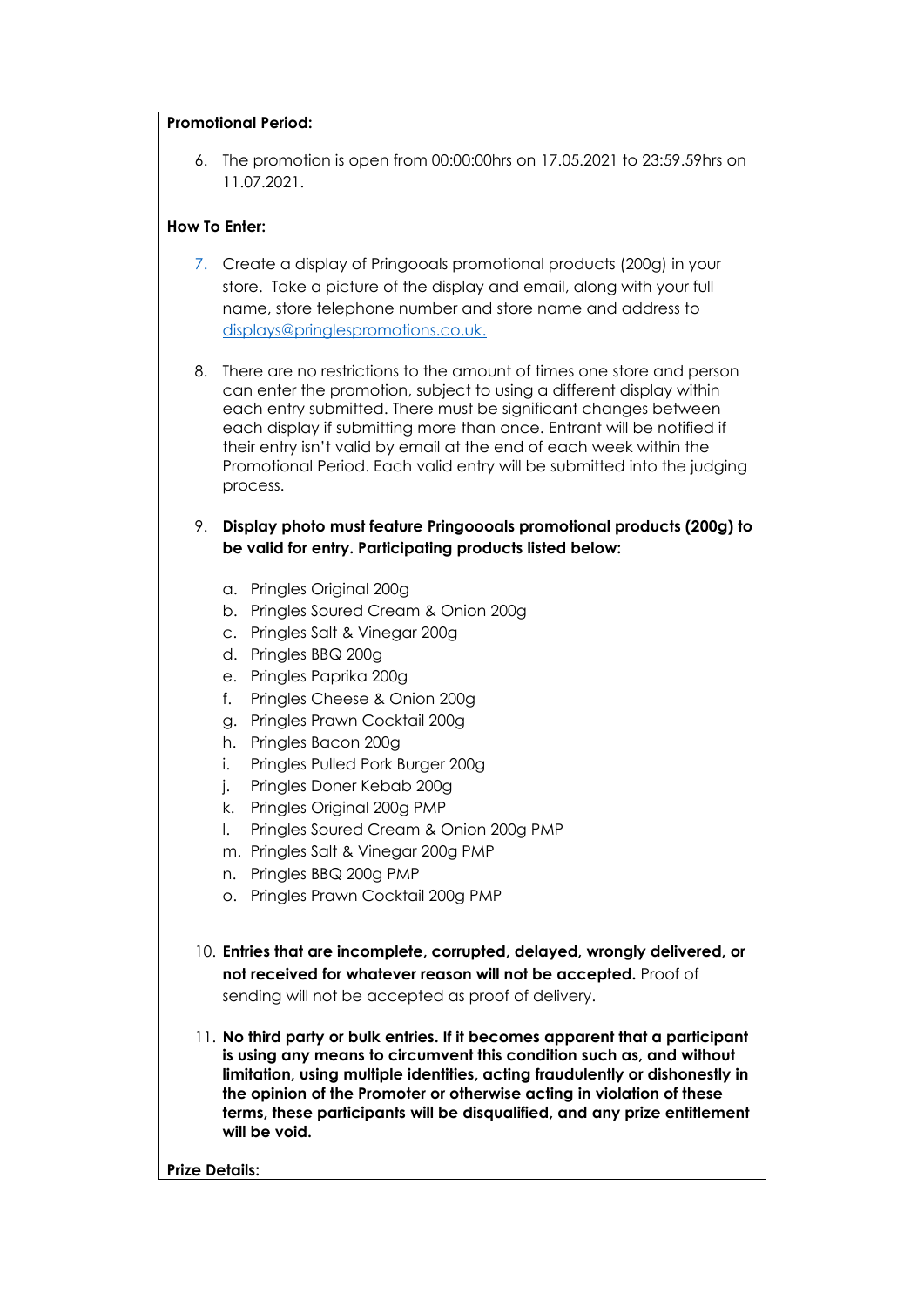- 12. **There are 8 x 'Hat-Trick of Prizes' packages available to be won. Each prize package will include;**
	- a. **£1,000 cash prize paid via BACS – UK bank account required for transfer or cheque.**
	- b. **1 x** Sony 43-inch LED 4K Ultra HD Smart TV (RRP £595).
	- c. 1 x Sony XB21 Extra Bass Portable Bluetooth Speaker (RRP £99).
- 13. 1 x winner will be selected every week of the 8-week promotional period against judging criteria in clause 17 and notified using details provided (see clauses 18-23 for full claim process). If no entries have been received within a week's period, the prizes will then be rolled over into the following week. This will occur throughout the duration of the 8 week promotion.
- 14. All prizes are non-transferable, non-refundable and cannot be exchanged for any alternatives in whole or in part. The decisions of the panel are final, and no correspondence will be entered into.
- 15. Any tax liability arising from receipt of the prize will be the responsibility of the recipient.

## **Winner Selection:**

- 16. All entrants received during each week period will be collated for judging, which will take place within 7 days of the week closing. Weekly promotional periods below:
	- a. Week 1 opens 00:00 17.05.2021 and closes 23:59 23.05.2021
	- b. Week 2 opens 00:00 24.05.2021 and closes 23:59 30.05.2021
	- c. Week 3 opens 00:00 31.05.2021 and closes 23:59 06.06.2021
	- d. Week 4 opens 00:00 07.06.2021 and closes 23:59 13.06.2021
	- e. Week 5 opens 00:00 14.06.2021 and closes 23:59 20.06.2021
	- f. Week 6 opens 00:00 21.06.2021 and closes 23:59 27.06.2021
	- g. Week 7 opens 00:00 28.06.2021 and closes 23:59 04.07.2021
	- h. Week 8 opens 00:00 05.07.2021 and closes 23:59 11.07.2021
- 17. Judging will take place and winners will be contacted within 7 days of each week period closing. Prizes will be allocated to the winner by a judging panel made up of a representative from Kellogg Marketing and Sales Company (UK) Limited and a third-party independent judge through a selection criterion which shall include but not limited to:
	- a. Impact Ability to grab attention, stock and pricing clearly displayed.
	- b. Creativity Ability to standout, demonstrate creative use of space.
	- c. Location of display Best use of store location for prominence.
	- d. Winning displays will meet all of the criteria listed, above other entrants.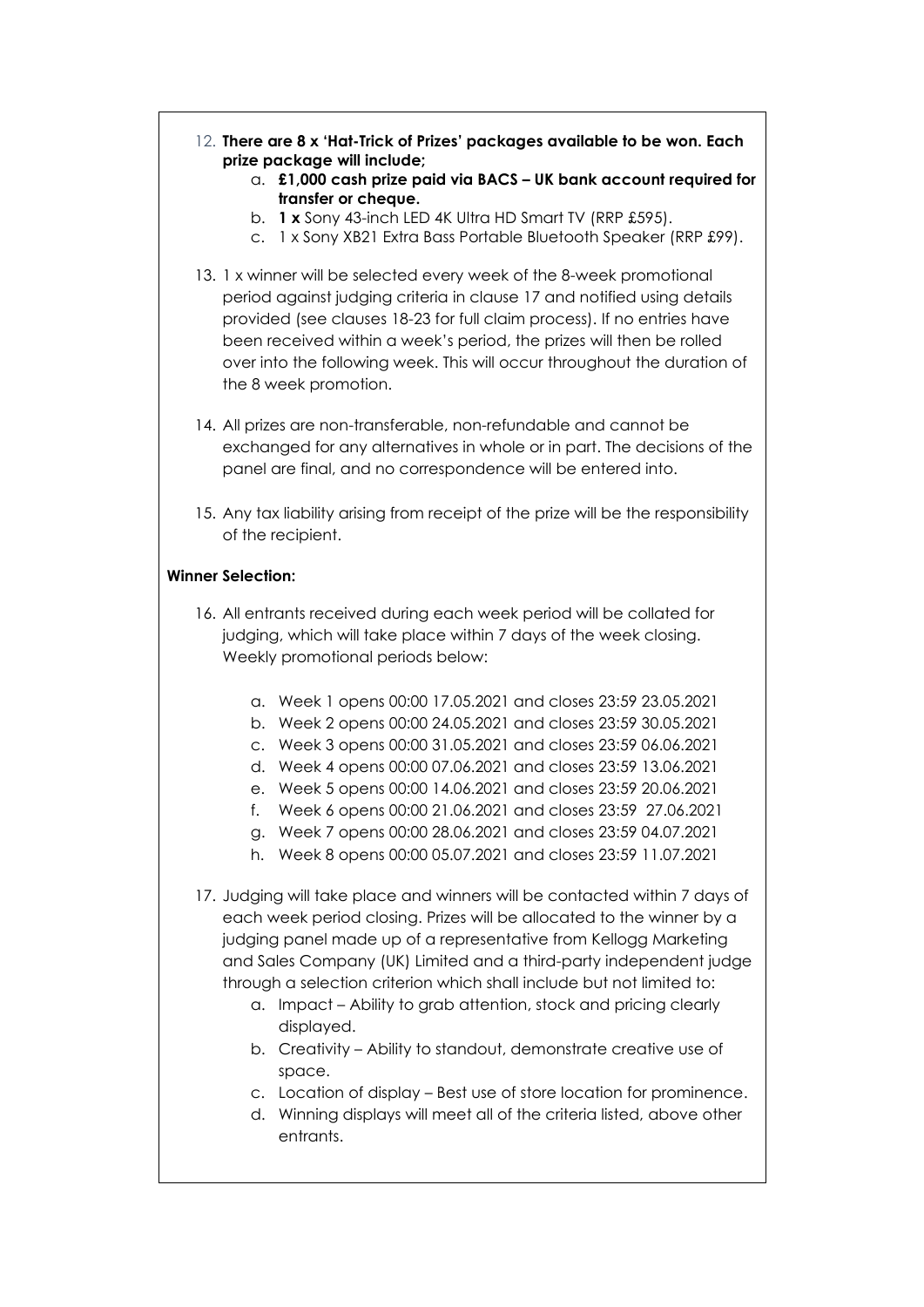- 18. Winners will be contacted within 7 days after the completion of each week's judging process using the email address used for entry. The prizes must be claimed within 21 working days of notification. To claim, the winner must reply to email notification to acknowledge their prize, confirm the details provided at entry stage and will be called to be verified and to arrange delivery of their prize (see clause 19 for full verification process). All reasonable effort will be made to contact winners using the email address and telephone number provided, however, if the prize is not claimed within 21 working days of first notification or the winner is ineligible, an alternative winner will be chosen and the original winner will forfeit any rights to a prize. The process will repeat until an eligible winner is able to claim the prize. Entrants are encouraged to monitor their connections during this time in case they are the winner.
- 19. Verification process: The winner must also speak to a representative of the Promoter on the phone to be verified for prize fulfilment after claiming their prize via email. Both stages must be completed to claim the prize. The winner will be contacted via the phone number provided on entry. Verification gained by winner must confirm details provided on entry, details for delivery of prizes (Sony 43-inch LED 4K Ultra HD Smart TV and Sony XB21 Extra Bass Portable Bluetooth Speaker) and provide written proof of store which they are representing, for example, in the form of photographic evidence (e.g. photo badge ID), documented evidence (e.g. payslip and invoice/order confirmation) or any valid proof of ownership or their role as store manager. To receive their cash prize, the winner will also be asked:
	- a. To provide their bank details for the BACs transfer of the £1,000 cash prize, the name on the bank account will be confirmed to ensure that it matches the name of the prize winner. The winner (or nominated employee receiving the prize) will be asked to share their bank details when phoned for verification.
	- b. The winner can request their £1000 cash prize to be fulfilled by cheque rather than BACs transfer and when verified will be asked to confirm their store name and address for this to be fulfilled.
- 20. **During verification process, the store manager/owner who has entered will be asked if they would like to award their prize to an employee. If so, the winner must notify the employee. The nominated employee must then contact** [displays@pringlespromotions.co.uk](mailto:displays@pringlespromotions.co.uk) **to claim their prize, by giving their name, store address and telephone number and following the verification process in clause 19.**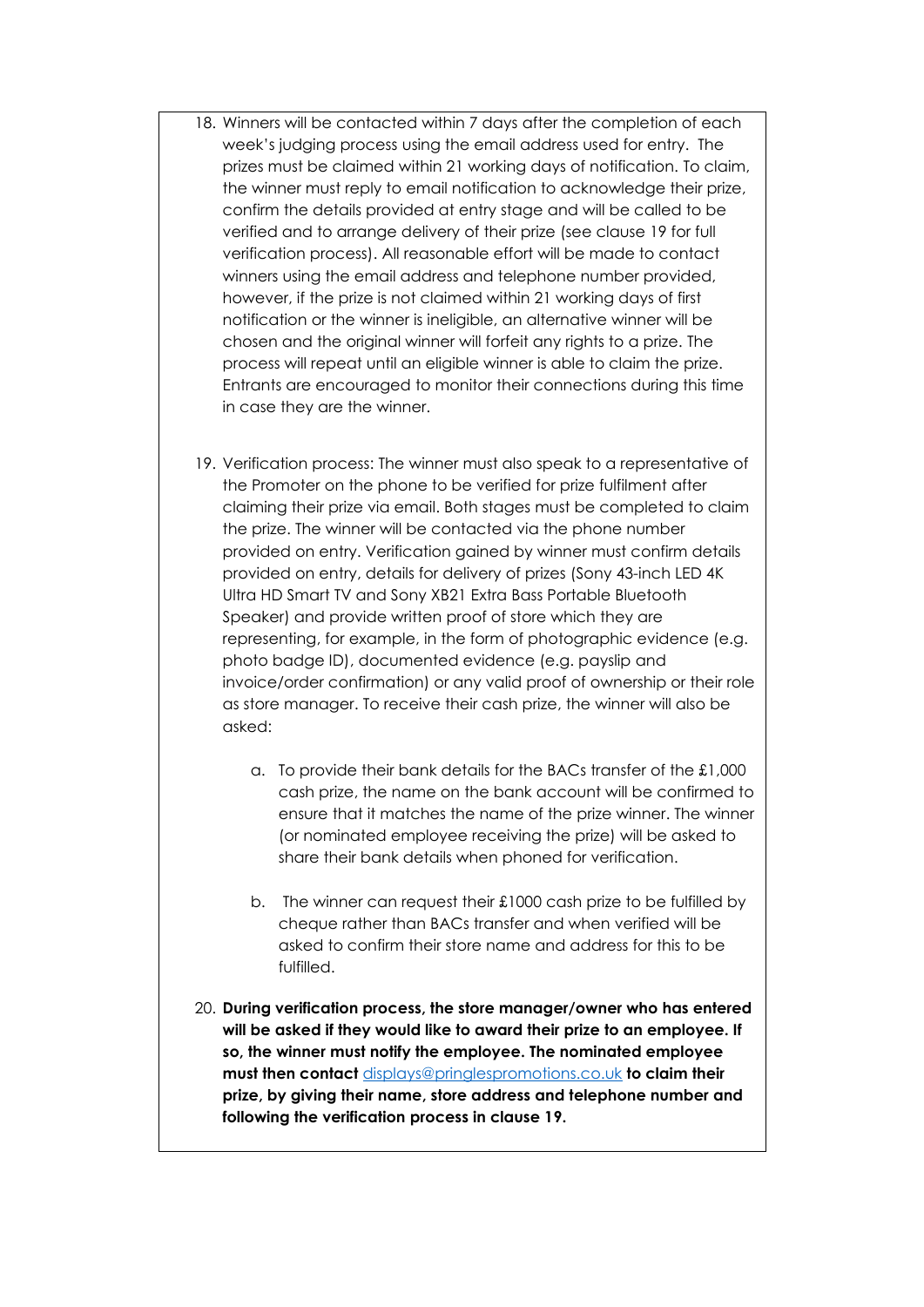- 21. Entrants must have a UK bank account to receive the £1,000 cash prize. The bank details will be stored in a secure location and will only be used for the purpose of the promotion. Bank details will be deleted **3 months after the closing date.**
- 22. Once the winner (or nominated employee) has successfully confirmed all details for prize fulfilment and completed the verification process, the Sony 43-inch LED 4K Ultra HD Smart TV and Sony XB21 Extra Bass Portable Bluetooth speaker will be sent to the confirmed address, addressed to the allocated prize winner (or nominated employee) via courier and will require a signature as proof of delivery. A BACs payment for the £1,000 cash prize will be transferred to the bank details provided by the prize winner (or nominated employee). If a cheque has been requested, this will be posted 1st class via Royal Mail to the confirmed address, addressed to the allocated prize winner and will arrive within 28 days of claim. The cheque must be cashed within 8 weeks from the date of delivery otherwise the cheque will be void. **If the prize winner (or nominated employee) does not receive their cheque, the promoter must be contacted within 56 days from the date of claim to receive a replacement.** The winner (or nominated employee) should expect to receive their prizes within 28 days of claiming.
- 23. **If the prize winner (or nominated employee) does not receive their prizes within 28 days, please contact Pringles customer care team on 0800 568 4035 for delivery details or tracking information.**
- 24. **It is the responsibility of the entrant (or nominated employee) to provide their correct, up-to-date details when confirming acceptance of the prize in order for their prize claim to be processed. The Promoter cannot be held responsible for the winner (or nominated employee) failing to supply accurate information which affects prize acceptance or delivery of their prize.**
- 25. **Where we suspect that an individual has breached these T&Cs we reserve the right to verify all entrants and the winner and ask for proof of identity, age and address and that they are the person associated with the winning notification which must be provided within 7 days.** The Promoter reserves the right to refuse to award a prize or withdraw prize entitlement and/or refuse further participation in the promotion and disqualify the participant where there are reasonable grounds to believe there has been a breach of these Terms and Conditions, the spirit of the promotion, any instructions forming part of this promotion's entry requirements or otherwise where a participant has gained unfair advantage in participating or won using fraudulent means.
- 26. **The winner (or nominated employee) may be asked but is not required to take part in reasonable publicity relating to this promotion without payment. Such publicity may include, without limitation, publishing the winner's name, their image and any statements made by them concerning the promotion and the prize won as part of the promotion. Any publicity is subject to the winner's consent.**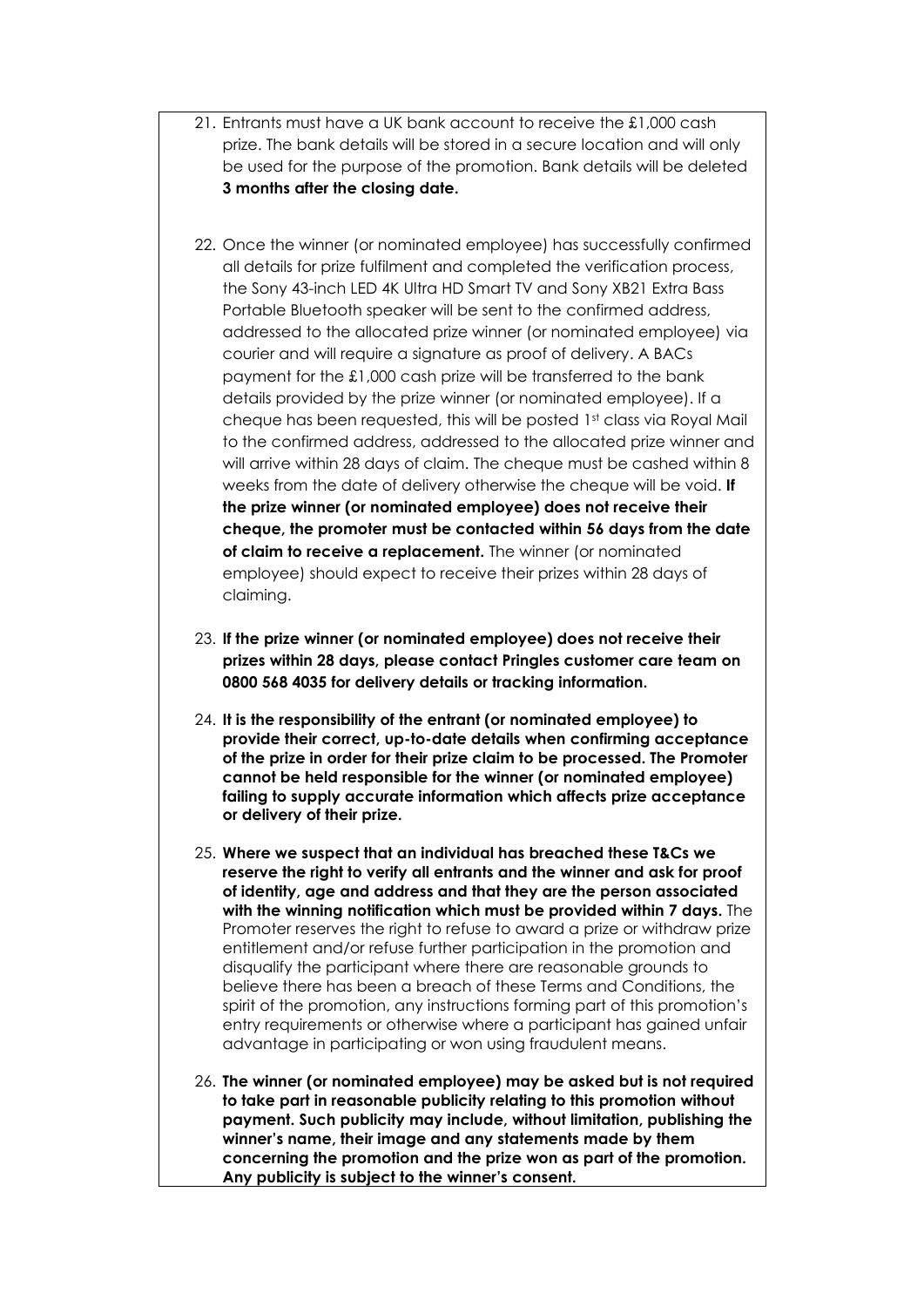27. **Entrants can request the surname and county of the winner and this will be made available to anyone who requests it by emailing** [displays@pringlespromotions.co.uk](mailto:displays@pringlespromotions.co.uk) **within 3 months of the closing date.** We reserve the right to refuse any or all such requests. **Participants may request their surname and county is not published in the event they win by emailing** displays@pringlespromotions.co.uk **before 11.10.2021, 3 months after the closing date. However, the Promoter shall provide the surname and county of the winner to competent authorities upon request from such competent authorities (including the Advertising Standards Authority).**

## **Conduct of Entry:**

- 28. **We reserve the right to cancel, amend, withdraw, terminate or temporarily suspend this promotion for whatever reason, with no liability to any entrants or third parties if the failure to deliver our obligations is outside our reasonable control. However, if this happens, we will use all reasonable endeavours to avoid consumer disappointment.**
- 29. The Promoter has no control over communication networks and is not liable for any problems associated with them due to traffic congestion, technical malfunction or otherwise. The Promoter will not be held liable to any individual for any fraud committed by any third party nor for any event beyond its control including, but not limited to, user error and any network, computer, hardware or software failures of any kind which may restrict, delay or prevent a participant's entry to the promotion.
- 30. **Entry into the promotion is at the entrant's sole risk. To the extent permitted by law, the Promoter does not accept any responsibility for any damage, loss, liabilities, injury, costs, expenses or claims (whether in contract, tort or otherwise) suffered by entrants or any third parties arising out of or in connection with the promotion and/or accepting a prize. The Promoter further disclaims liability for any injury or damage to entrants or any other person relating to or resulting from participation with this promotion save that nothing in these Terms and Conditions shall act to limit or exclude the Promoter's liability resulting from its negligence or fraud.**
- 31. **The Promoter's decision is final and binding. No correspondence will be entered into.**
- 32. If any of these clauses should be determined to be illegal, invalid or otherwise unenforceable then it shall be severed and deleted from these Terms and Conditions and the remaining clauses shall survive and remain in full force and effect.
- 33. **The laws of England and Wales apply to this promotion, and the English and Welsh courts shall have exclusive jurisdiction over any proceedings in connection with this promotion** unless you live in another part of the UK, in which case your local courts will have jurisdiction**.**